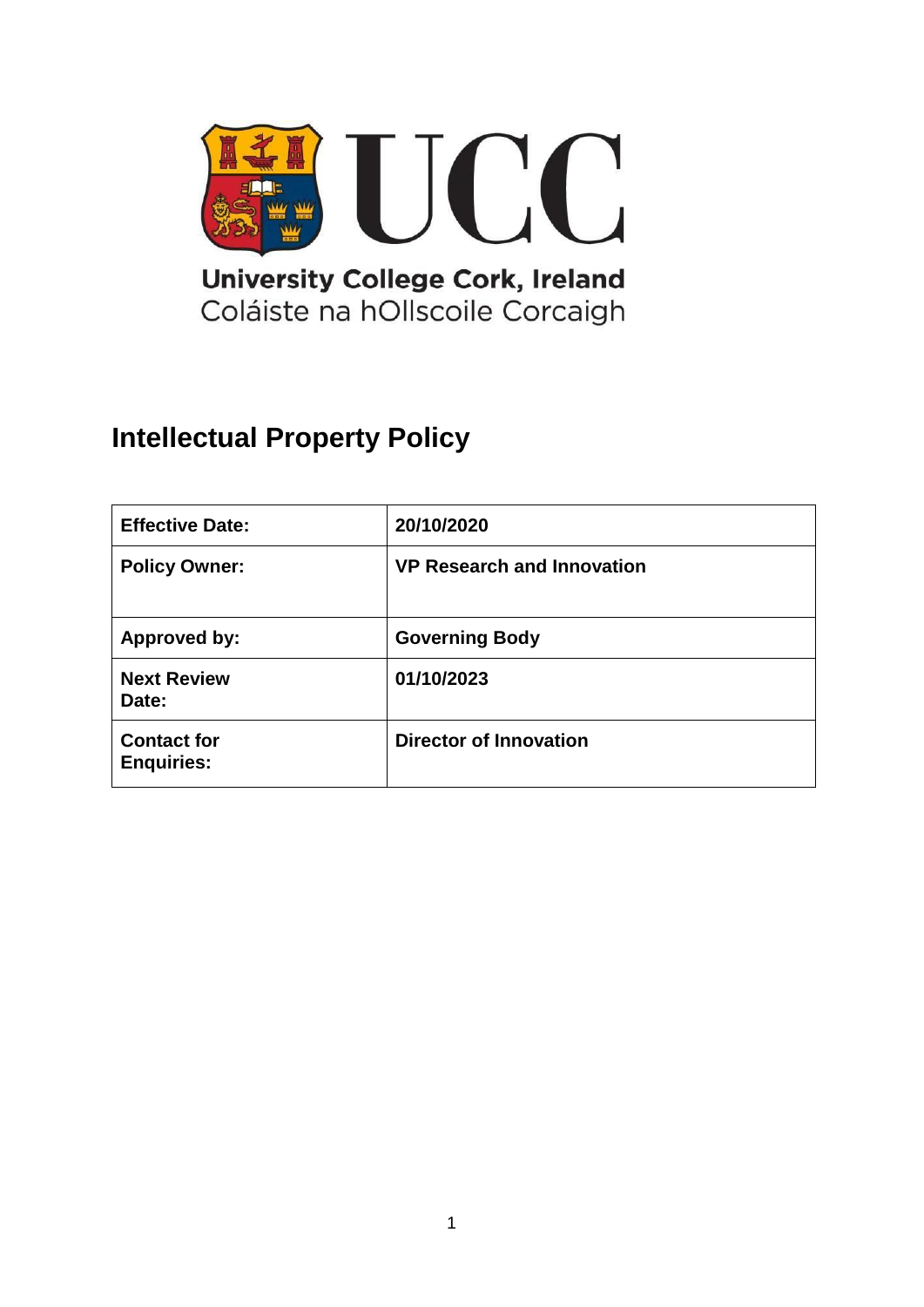| <b>CONTENTS</b>                                                     | <b>PAGE</b>    |
|---------------------------------------------------------------------|----------------|
| 1. Policy Purpose                                                   | 3              |
| 2. Terminology                                                      | 3              |
| 3. Objectives                                                       | 4              |
| 4. Principles                                                       | 5              |
| 5. Conflicts of Interest                                            | 6              |
| 6. Advice and Support                                               | 7              |
| 7. Process                                                          | $\overline{7}$ |
| 8. Licensing and Assignment                                         | 9              |
| 9. Spin-out Company Creation                                        | 10             |
| 10. Disputes, Decisions and Review                                  | 11             |
| <b>Annex A - Invention Disclosure Form</b>                          | 13             |
| Annex B – Process for Forming UCC Spin-out<br><b>Companies</b>      | 14             |
| Annex C - IP Policy for Students                                    | 15             |
| <b>Annex D - Humanitarian IP Commercialisation</b><br><b>Policy</b> | 18             |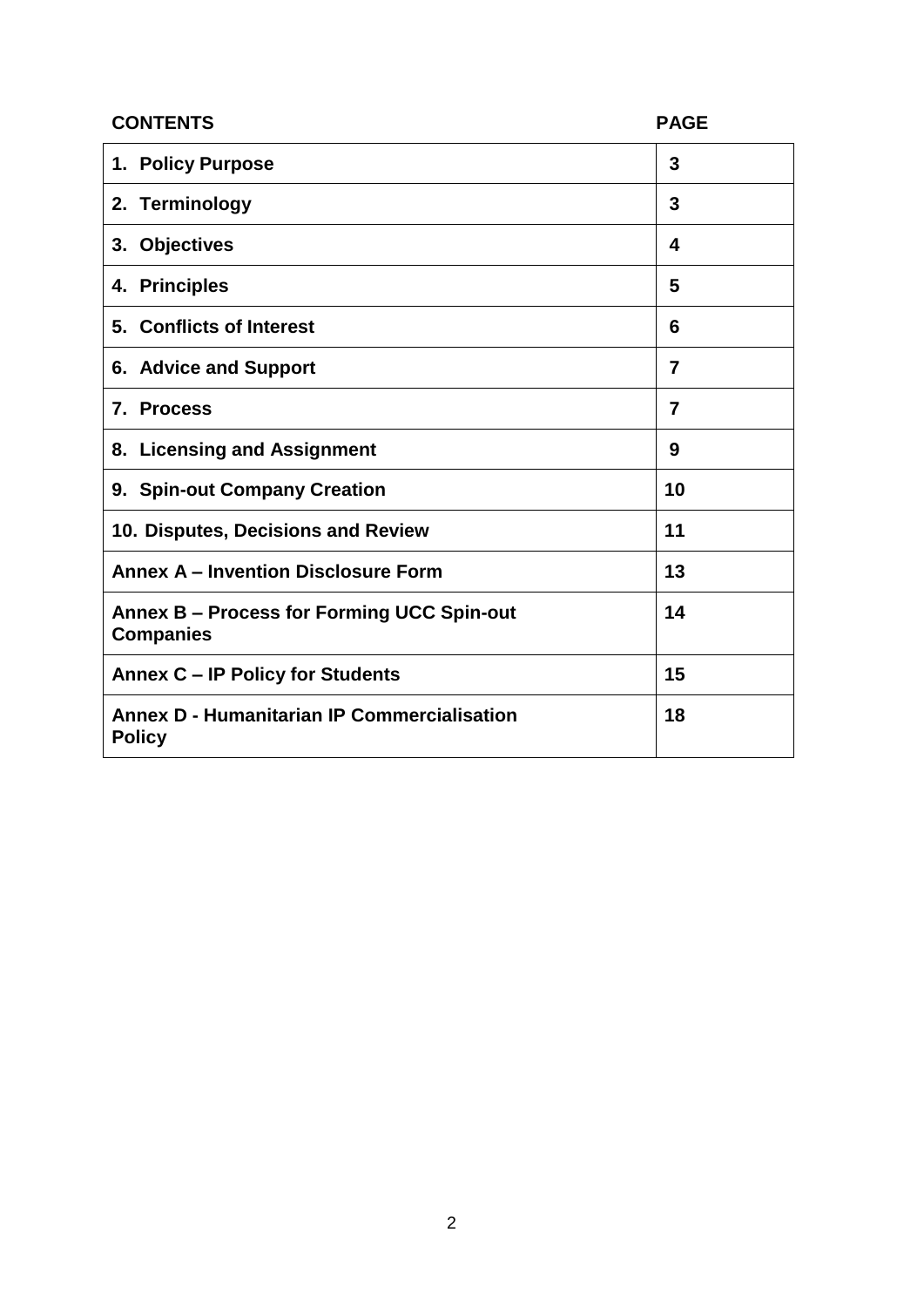## **1. POLICY PURPOSE**

Employees and Students of University College Cork (UCC) produce Intellectual Property (IP) in the course of their research and scholarship. Some of this IP makes a valuable contribution to the body of knowledge relating to a wide range of disciplines, but may have little commercial value.

Other IP may have significant potential for commercial exploitation and the creation of products and/or services for the public good, which can be of benefit to the local and national economy, and may have potential financial benefit to both UCC and the Employee concerned. In addition, sponsors of research and the Irish State expect UCC to make appropriate arrangements for the exploitation of IP.

The purpose of this policy document is to provide guidance and sources of advice in order to encourage the early identification of such IP and its successful exploitation for the mutual benefit of all parties. It applies to Employees of UCC and the arrangements for Students are described in Annex C. A separate Conflicts of Interest Policy is also published on UCC's website.

This Policy is reviewed at least every four (4) years and within six (6) months of new or updates to the national IP Protocol or Code of Governance or any other significant change in national policy or guidance.

The Policy records all dates upon which the Policy was reviewed and/or revised and the date of next scheduled review.

The Policy details the body within the UCC that approved this latest version of the Policy and the title of the Policy owner.

## **2. TERMINOLOGY**

For the purposes of this policy, the following terms are defined below:-

| <b>Distributable</b><br>Payments | Payments (including, but not limited to, royalties) and/or<br>shares in spin-out companies received by UCC in exchange<br>for rights to IP after deduction of costs incurred by UCC in<br>connection with protecting and exploiting the IP concerned.                                                                                                                                                                                                                                                                                                                                   |  |
|----------------------------------|-----------------------------------------------------------------------------------------------------------------------------------------------------------------------------------------------------------------------------------------------------------------------------------------------------------------------------------------------------------------------------------------------------------------------------------------------------------------------------------------------------------------------------------------------------------------------------------------|--|
| Employee                         | An Employee of UCC.                                                                                                                                                                                                                                                                                                                                                                                                                                                                                                                                                                     |  |
| Founder<br>Inventors             | An Employee or Student who makes an Invention or creates<br>IP that is the subject of a licence to a UCC spin-out company<br>and who holds their own equity in that UCC spin-out company.                                                                                                                                                                                                                                                                                                                                                                                               |  |
| Intellectual<br>Property (IP)    | Patents, copyright, trademarks, designs, domain names,<br>software algorithms and code (as a special case of copyright),<br>data, databases, confidential information, trade secrets and<br>know-how, specialist types of IP protection such as plant<br>breeders' rights. IP in books or learned articles, artistic or<br>musical works, sound recordings, films or broadcasts (all of<br>which are regarded in this Policy as 'creative works') are<br>specifically excluded from the scope of this policy except to<br>the extent that any creative works form part of an Invention. |  |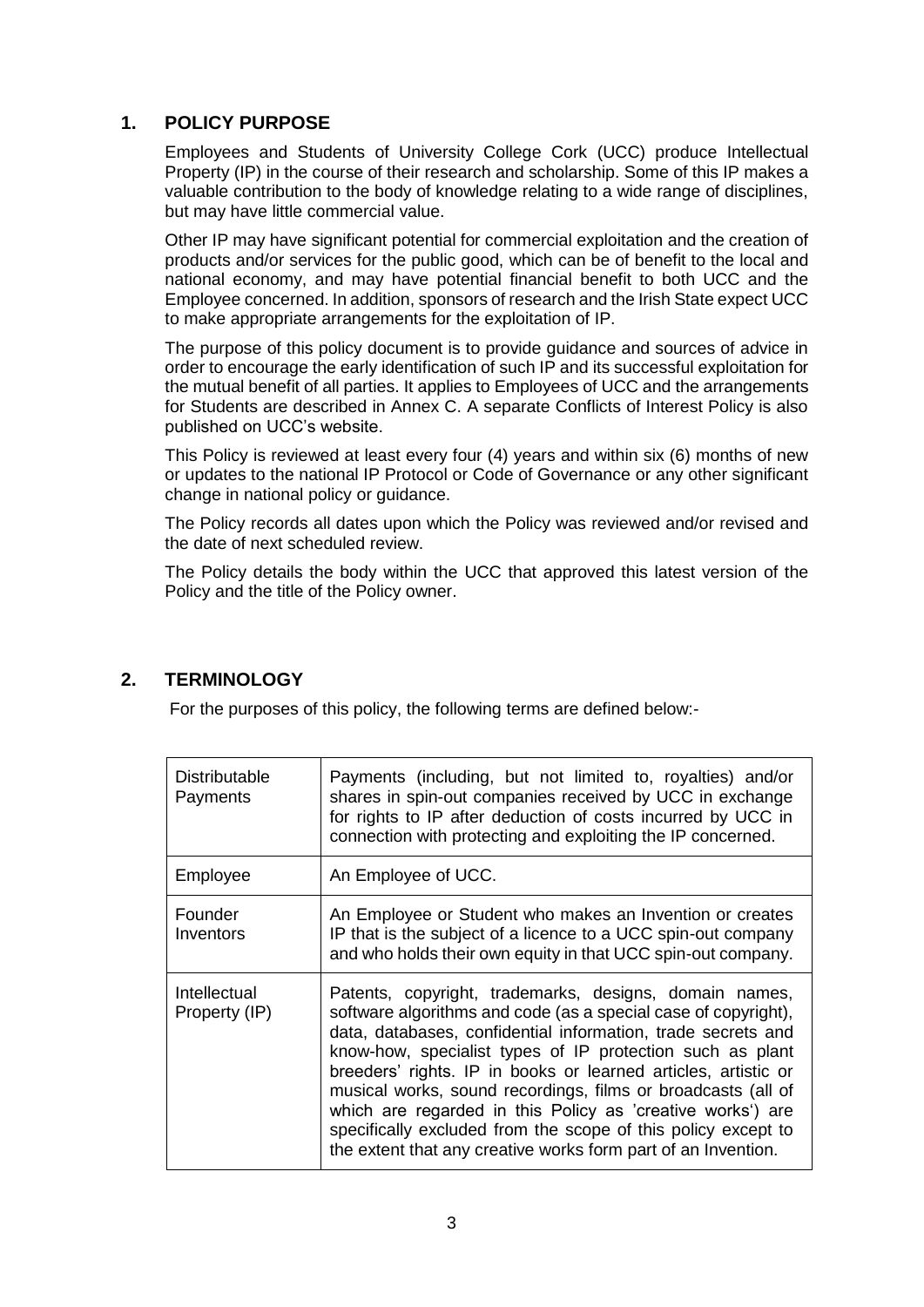| Invention                                | A novel or useful idea relating to processes, machines,<br>manufacturing or compositions of matter. It would include such<br>things as new or improved devices, systems, computer<br>software, circuits, chemical compounds, biomedical materials,<br>mixtures etc. In lay terms, it is probable that an Invention has<br>been made when something new or useful has been<br>conceived or developed, or when unusual, unexpected or non-<br>obvious results have been obtained and can be exploited.<br>Inventions will most commonly be developed through science,<br>engineering and clinical research, but can arise from any area<br>of academic research or scholarship. |  |
|------------------------------------------|-------------------------------------------------------------------------------------------------------------------------------------------------------------------------------------------------------------------------------------------------------------------------------------------------------------------------------------------------------------------------------------------------------------------------------------------------------------------------------------------------------------------------------------------------------------------------------------------------------------------------------------------------------------------------------|--|
| Inventor                                 | An Employee who makes an Invention or creates IP and/or a<br>Student who has assigned IP to UCC for the purposes of<br>UCC's commercialisation of that IP                                                                                                                                                                                                                                                                                                                                                                                                                                                                                                                     |  |
| Potentially<br>Exploitable<br>IP         | An Invention or IP with potential for commercial<br>exploitation and which might be worth protecting (e.g. by<br>patenting).                                                                                                                                                                                                                                                                                                                                                                                                                                                                                                                                                  |  |
| <b>RICU</b>                              | UCC Research Institute, Centre or Unit (as defined under<br>UCC's Policy on the Governance of Research Institutes,<br>Centres and Units <sup>1</sup>                                                                                                                                                                                                                                                                                                                                                                                                                                                                                                                          |  |
| Scholarly<br><b>Materials</b>            | This shall include academic articles, conference papers,<br>textbooks, theses and dissertations, works of fine art, video<br>and film materials and novels and poems.                                                                                                                                                                                                                                                                                                                                                                                                                                                                                                         |  |
| Spin-out<br>Company                      | A company established with a view to commercialising IP<br>originating at UCC (whether on its own or with other IP).                                                                                                                                                                                                                                                                                                                                                                                                                                                                                                                                                          |  |
| Sponsor                                  | An external organisation to UCC which funds its research.                                                                                                                                                                                                                                                                                                                                                                                                                                                                                                                                                                                                                     |  |
| <b>Student</b>                           | Any person who is registered as an undergraduate or<br>postgraduate Student of UCC or follows any UCC course as if<br>such a Student or is applying for a PhD by published work.                                                                                                                                                                                                                                                                                                                                                                                                                                                                                              |  |
| Tangible<br>Research<br><b>Materials</b> | This shall include, computer software, integrated circuit chips,<br>computer databases, prototype devices, circuit diagrams,<br>biological materials, engineering drawings, equipment and<br>associated research data.                                                                                                                                                                                                                                                                                                                                                                                                                                                        |  |
| The Policy                               | Means this IP Policy                                                                                                                                                                                                                                                                                                                                                                                                                                                                                                                                                                                                                                                          |  |

<sup>1</sup>https://www.ucc.ie/en/media/research/researchatucc/policiesdocuments/RICUGovernancePolicy-FinalVersion.pdf

# **3. OBJECTIVES**

The objectives of this policy are: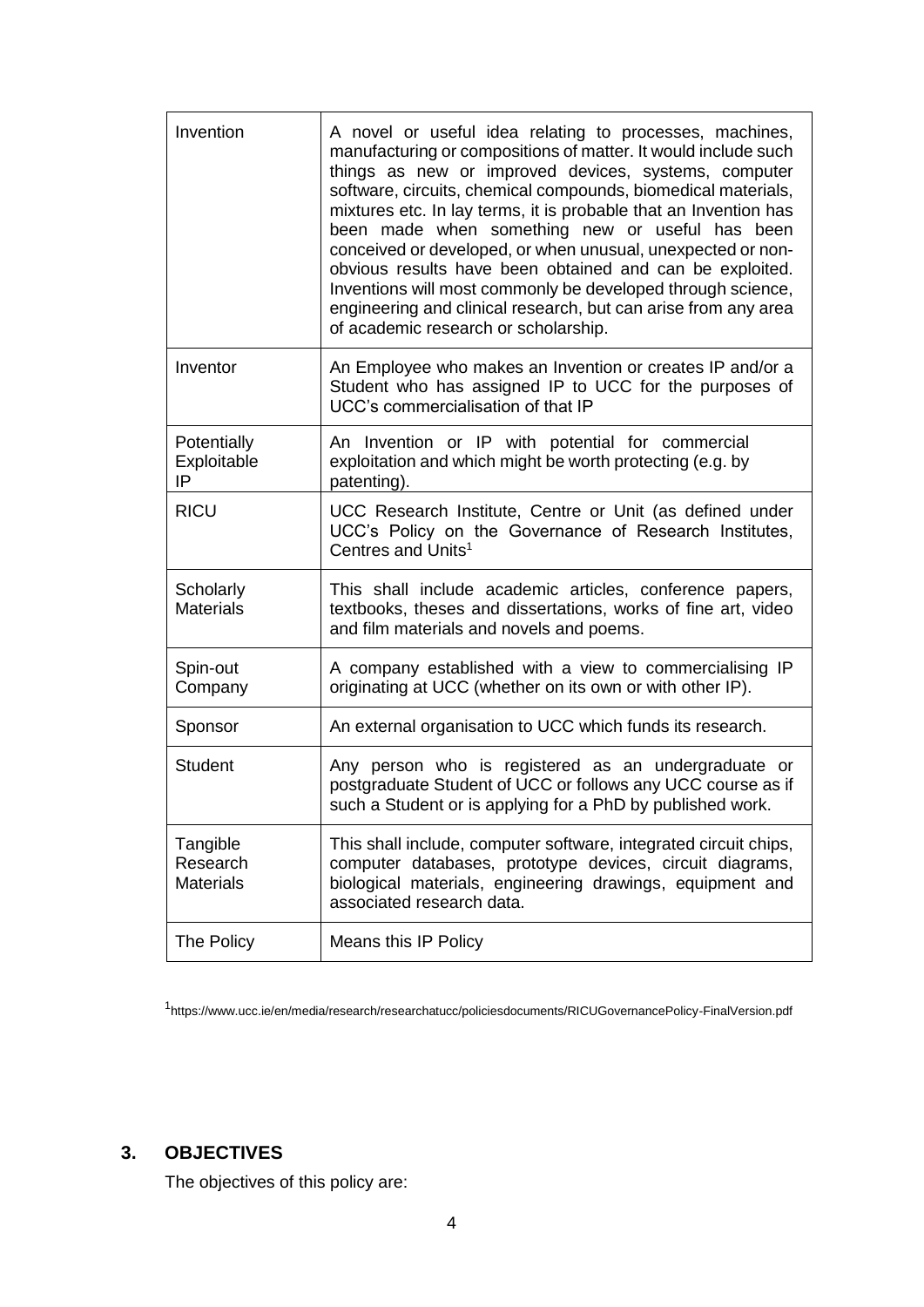- To set out the principles that govern UCC's approach to Potentially Exploitable IP arising from research and scholarship by University Employees and Students.
- To help them identify Potentially Exploitable IP at an early stage, clarify its ownership and indicate sources of advice and guidance.
- To set out the process to be followed in order to implement effective exploitation of Potentially Exploitable IP for the benefit of UCC and its Employees.
- To ensure that the rights and expectations of Sponsors of research are protected and met.

This policy applies to IP capable of industrial or commercial application. It does not apply to IP in books, learned articles and artistic and musical works or other works excluded from the definition of Intellectual Property (see 'Terminology' in section 4 below).

#### **4. PRINCIPLES**

- 4.1. UCC's fundamental position is that research should be used to the benefit of society and should be published openly and widely, in order to make research findings freely available to the public. For research where there is no Potentially Exploitable IP, and no other barrier to publication, research findings should be published with minimum delay in line with academic norms. However, where there is Potentially Exploitable IP, publication and dissemination may be deferred for a short time pending decision on patent protection and exploitation. Employees and Students should maintain the confidentiality of IP that they create.
- 4.2. This may delay publication, including in written abstract or oral forms, but will not prevent it once the appropriate protection arrangements have been made. Nothing in this Policy is intended to detract from this statement of UCC's fundamental position.
- 4.3. Under Irish Law, IP generated by Employees in the course of their duties is the property of the employer. IP generated by UCC Employees in the course of their employment is the property of UCC, except where there is a contract to the contrary, or unless UCC has otherwise agreed. This shall apply to UCC Employees whether their place of work is at UCC or elsewhere. UCC shall own the IP of any Employees on placements unless a contract exists dictating otherwise.
- 4.4. UCC claims right of ownership to IP created by visitors undertaking research at UCC by invitation from any UCC Employee, unless there is a written agreement with UCC that explicitly states the contrary in place prior to the commencement of such research
- 4.5. UCC waives its right of ownership of copyright in Scholarly Materials, except where such rights have been created pursuant to a Sponsored Research Agreement or agreement with a Third Party. However, UCC shall have a perpetual, irrevocable, royalty-free licence to use such copyright in its promotional, educational and training purposes. In seeking to publish Scholarly Materials, Employees and Students shall comply with UCC and funder policies regarding open access.
- 4.6. IP created by Employees outside the normal course of their employment belongs to the Employee concerned, except where UCC resources have been used to create the IP. Where UCC resources have been used to create the IP (other than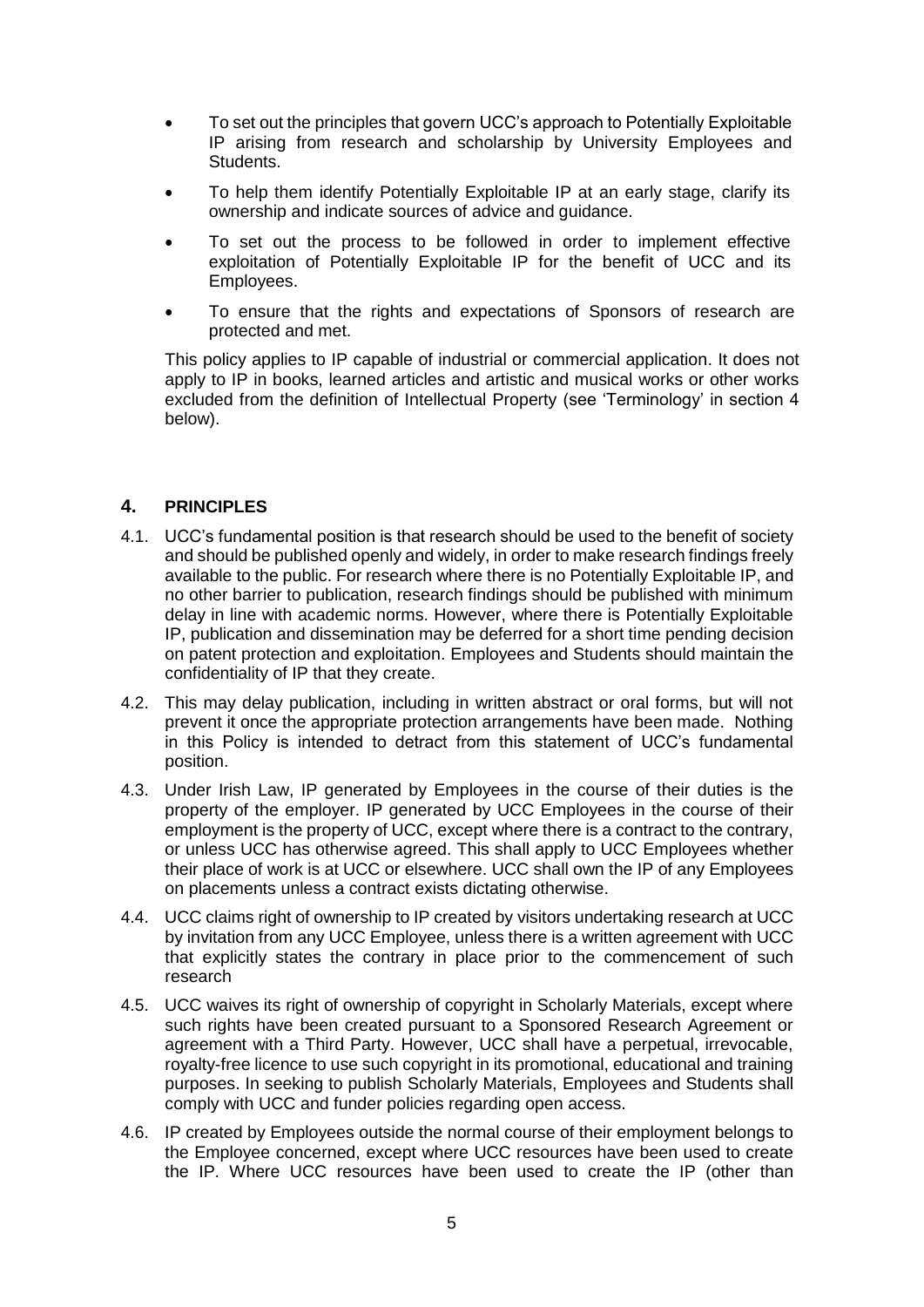incidentally) the Employee will be deemed to have agreed to transfer such IP to UCC.

- 4.7. UCC considers Potentially Exploitable IP to be a valuable asset that should be protected and exploited in the most effective way to ensure that it reaches the market place and that the appropriate financial return is enjoyed by UCC and its Employees.
- 4.8. Throughout the exploitation process, due recognition will be given to the Inventors.
- 4.9. All Potentially Exploitable IP should be identified by the Inventor and disclosed to UCC as early as possible in order to avoid loss of patent protection due to the IP being publicly available before a patent application is filed.
- 4.10. UCC is responsible for arranging and paying for the protection of IP if it deems the IP to have commercial potential. For the avoidance of doubt, UCC is under no obligation to seek IP protection.
- 4.11. The financial benefit from the exploitation of IP, after deduction of the costs of protection, will be shared between UCC, the School(s) and/or RICU from which the IP originates and the Inventor(s).
- 4.12. The terms and conditions of the Sponsors of the research giving rise to the IP must be complied with. It may well be that such terms and conditions grant right of ownership of IP arising from the sponsored research to the Sponsor.
- 4.13. The University, as owner of the IP, is responsible for determining the exploitation route and the related terms and conditions in consultation with the Inventor. The nominated decision maker within UCC for determining the exploitation route and commercial terms and conditions of licenses is the Director of Innovation.
- 4.14. Tangible Research Materials embodying Potentially Exploitable IP and created in the course of research activities should only be transferred outside UCC under the terms of a material transfer agreement (MTA) negotiated in accordance with UCC guidance.
- 4.15. IP created by a Student who is not an Employee of UCC normally belongs to the Student concerned in accordance with the UCC Student IP Policy which is included for reference as Annex C. Students will be asked to assign IP to UCC where this is necessary to allow UCC to comply with the conditions of the Sponsors of the research and/or exploit the IP. In such cases Students will be offered revenue-sharing arrangements generally in line with those offered to UCC Employees and are encouraged to seek independent advice.
- 4.16. For the avoidance of doubt, this policy shall apply to all IP disclosed to UCC on or after the Effective Date and to IP disclosed earlier with first Distributable Revenues requiring disbursement after the Effective Date.

## **5 CONFLICTS OF INTEREST**

- 5.1. A conflict of interest arises when an individual holds a personal interest, whether direct or indirect, which in the opinion of a reasonably-informed and well-advised person is sufficient to call into question the independence, impartiality and objectivity the individual is obliged to exercise in the performance of his/her duties. Conflicts of interest may be financial or non-financial or both.
- 5.2. The existence of an actual, perceived or potential conflict of interest does not necessarily imply wrongdoing on anyone's part. However, any private, personal or commercial interests which give rise to such a conflict of interest must be recognised, disclosed appropriately and either eliminated or properly managed.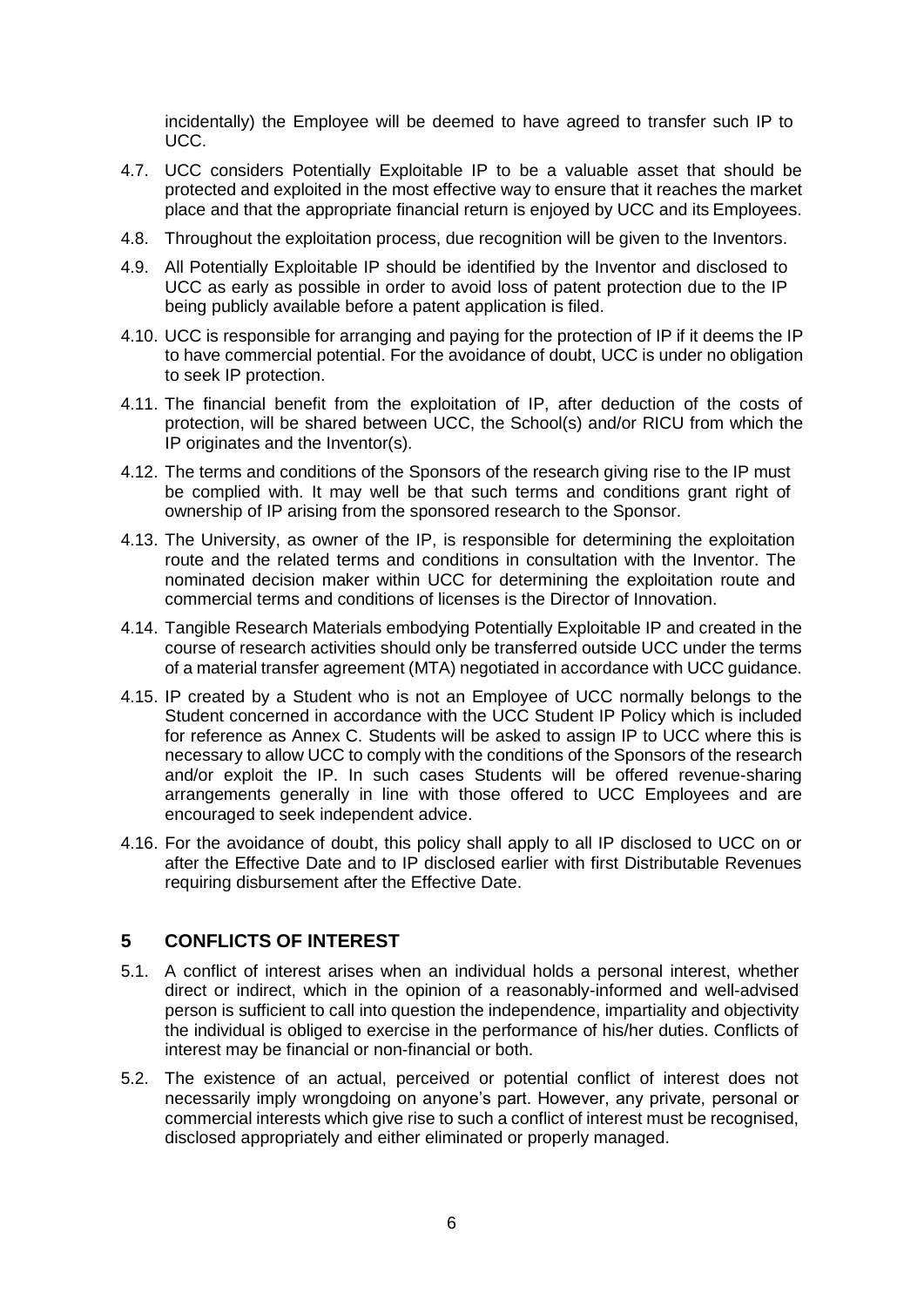- 5.3. UCC's Conflict of Interest Policy available on its website is the document which governs how UCC Employees shall behave in order to identify and manage Conflicts of Interest appropriately
- 5.4. Notwithstanding that, this document seeks to describe the Conflicts of Interest which may arise in connection with IP commercialisation which include, but are not limited to, the following.

An individual using his/her UCC position to:-

- to influence a contract or other favourable terms for a company in which he/she, or a relative or friend, had a financial interest
- obtain financial or non-financial benefits for him/herself or for a relative or friend in return for providing advantage, or potential advantage
- use UCC resources or confidential information for personal financial or non-financial benefit, or benefit to a relative or friend.

Conducting business, employment or activity outside of the UCC which adversely affects the individual's ability to perform his/her duties

An individual compromising research objectivity or independence in return for financial or non-financial benefit for him/herself or for a relative or friend

- 5.5. Examples of these kinds of conflicts (this is not an exhaustive list):
	- A researcher having a financial interest in the company sponsoring research, this being exacerbated if the value of the researcher's interest may be affected by the outcome of the research.
	- An individual is an inventor of patents or creator of other IP whose value may be affected by the outcome of research in which they are involved.
	- An individual holds a position in an enterprise (e.g. as director) that may wish to restrict (or otherwise manage) adverse research findings for commercial reasons or not wish to publish the results of the research.
	- An individual having a financial interest or other personal interest in a spinout or may have personal IP with which they are intending to create a startup company.
	- An individual having a financial interest in the licensee (or proposed licensee) of UCC Intellectual Property.
	- An individual taking part in the negotiation of a contract between the UCC and a company, where the individual or his or her family or a close personal friend has a financial or non-financial interest (e.g. a directorship) in that company.
- 5.6. In the event that UCC Innovation identifies a potential, actual or perceived Conflict of Interest related to IP Commercialisation it shall make the individuals concerned aware of the conflict and advise them to follow the process outlined in the Conflicts of Interest Policy

## **6 ADVICE AND SUPPORT**

6.1. UCC Innovation staff are experienced in the protection and exploitation of IP and provide services to UCC and its Employees on IP and related issues. These services include financial, commercialisation and administrative advice and support regarding IP issues; identification of Potentially Exploitable IP; and the practical issues relating to patenting, copyright protection, licensing and company formation. These services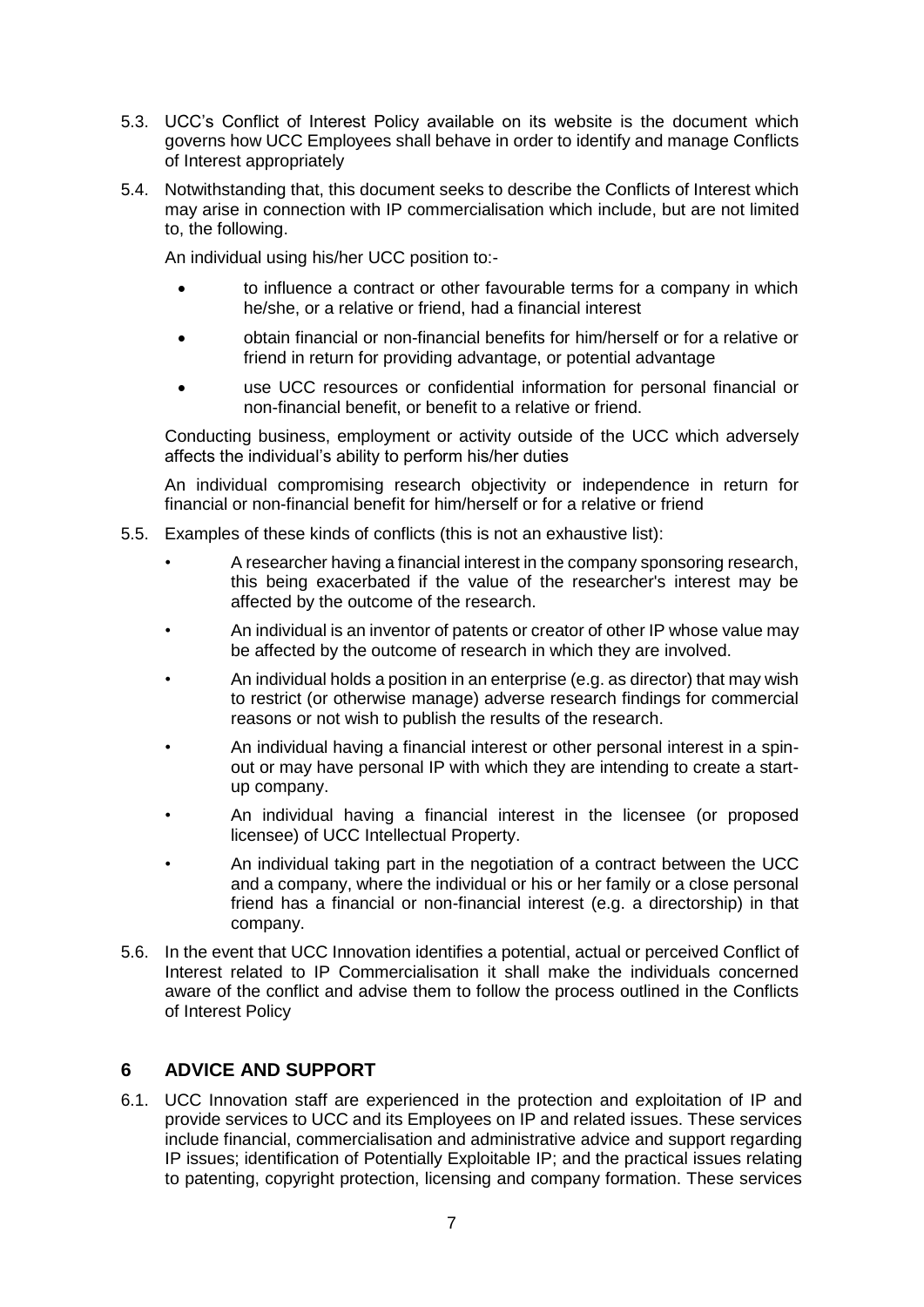include both funding and administering the filing of patent applications on behalf of UCC and its Employees.

## **7 PROCESS**

- 7.1. Disclosure and Assessment of Inventions
	- 7.1.1. All UCC Employees are expected to disclose Inventions to UCC (via UCC Innovation) using the Invention Disclosure Form (IDF) described in Appendix A when, in their reasonable judgement, the Invention or IP is potentially exploitable. Where there are multiple Inventors the relative contributions of each should be noted in Section 10 of the IDF. No protection or commercialisation of the Invention or IP shall occur until the completed IDF is signed by all Inventors.
	- 7.1.2. Employees of UCC may not use UCC resources including facilities, Employees, equipment or confidential information for personal gain including making Inventions or IP which do not belong to UCC. If UCC resources have been used to create Inventions or IP (other than incidentally) the Employee will be deemed to have agreed to transfer such Inventions or IP to UCC.
	- 7.1.3. Disclosure of Inventions to UCC Innovation should be as early as possible, but normally at least four weeks prior to any planned or proposed disclosure to any third party, including at meetings or conferences, etc. This is to enable suitable steps to be taken to assess and protect such Inventions or IP prior to disclosure since it is not possible to apply for a patent after disclosure.
	- 7.1.4. UCC Innovation will assess such disclosure normally within three months as to their patentability and potential for commercialisation and provide an initial assessment of the most suitable exploitation route to be discussed with the Inventor. This assessment will include a discussion with the Inventor(s) on their respective inventive contribution(s) to the IP and consideration of any requirements of the Sponsors of research.
	- 7.1.5. The Director of Innovation will decide whether to protect the disclosed IP for to enable further development with a view to licensing or the formation of a UCC Spin-out Company.
	- 7.1.6. If a view is reached that the Invention or IP is not potentially exploitable or a decision is taken not to proceed with patenting or other commercial exploitation and the Inventor wishes to pursue the matter personally, UCC Innovation on behalf of UCC, will normally seek to assign ownership of the Invention or IP to the Inventor(s) subject to any reasonable terms and conditions necessary to protect UCC e.g. in relation to the requirements of the Sponsor of the research which gave rise to the Invention or IP.
	- 7.1.7. For the avoidance of doubt, if IP is assigned to Inventor(s) under Clause 7.1.6, then UCC shall no longer be responsible for any subsequent costs of the IP after assignment to the Inventor(s). The terms of the assignment of UCC IP to the Inventors shall clearly state; In consideration for assignment of the IP, the Inventors shall share with UCC 25% of any future revenue from the commercialisation of the IP, after the deduction (Pro rata) of both parties reasonable costs of marketing and patent protection. In such circumstances, UCC and the Inventor(s) shall enter into a revenue sharing agreement to this effect.
- 7.2. Assessment of exploitation outcomes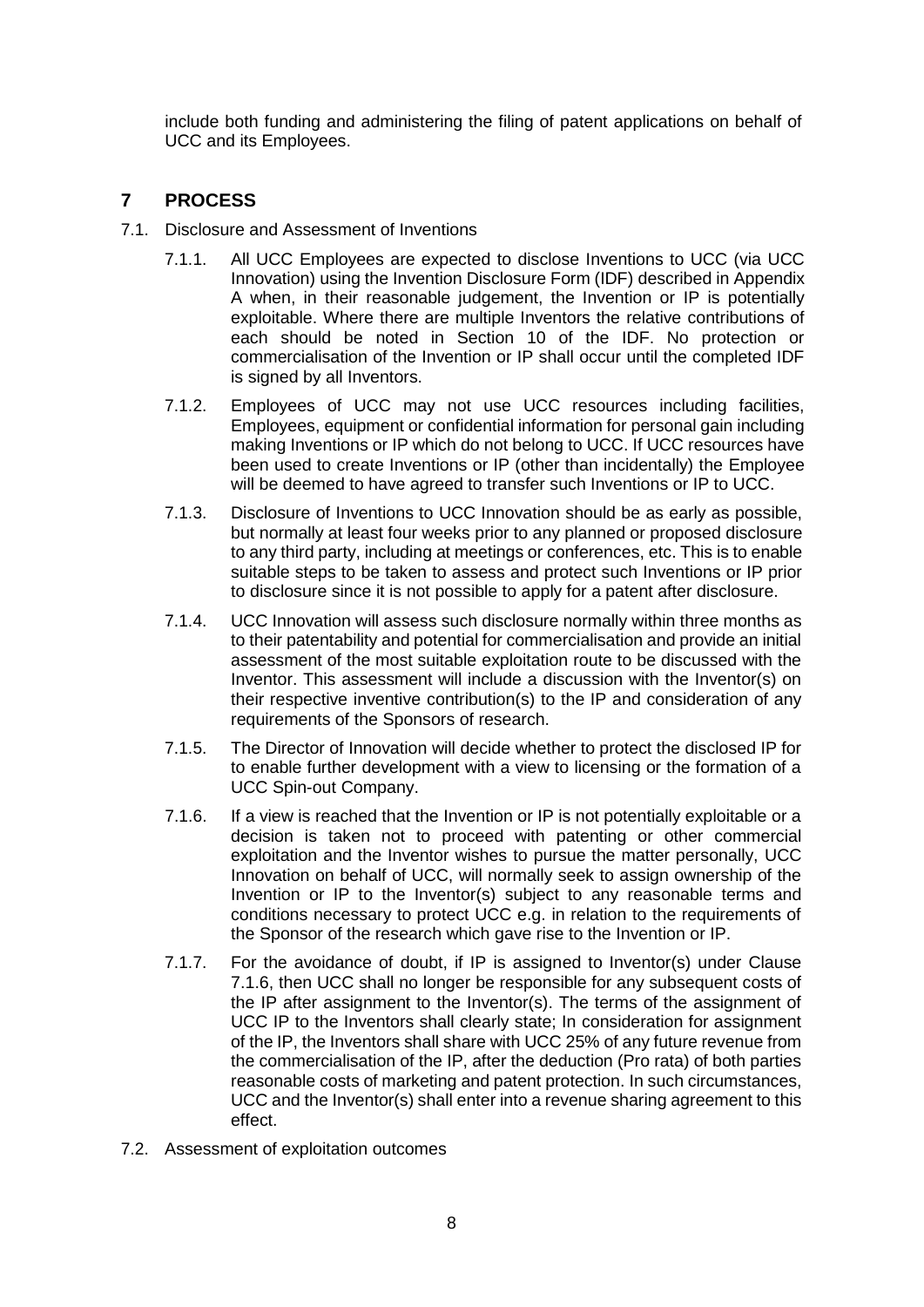- 7.2.1. Decisions regarding the exploitation route and negotiations regarding exploitation will be conducted by UCC, as owner of the IP, under the auspices of the Director of Innovation as appropriate. The relevant Head of School and/or Head of College and/or Director of RICU may also be consulted at this stage, where appropriate. Individual Inventors will be fully consulted, but because of the potential for conflict of interest, any final decision regarding exploitation will rest with UCC.
- 7.2.2. The Director of Innovation will be responsible for decisions regarding patent protection, filing of patent applications and related IP protection methods at its own cost unless otherwise agreed with a School or RICU.
- 7.2.3. For the avoidance of doubt, IP that is deemed to have commercial potential can include IP that cannot be protected by patenting in addition to IP that is protectable by patents (or some other method of IP protection deemed appropriate by UCC Innovation).
- 7.2.4. Inventors will be kept fully informed by UCC Innovation of decisions regarding the IP and Inventors are expected to do all things necessary to allow UCC to seek and register rights in the IP
- 7.3. Commercial exploitation of IP shall be at the discretion of UCC and typically by licensing IP to an arms' length industrial partner as in Section 8 or by licensing to a Spin-out Company vehicle set up for the purposes of such exploitation as it deems appropriate by the Director of Innovation (Section 9).
- 7.4. All IP under management by UCC Innovation, including patented IP, will be reviewed periodically in conjunction with Inventors to determine whether the costs of retention within the portfolio continue to be justified in the context of market information and technology performance.
- 7.5. If as a result of such a review of a particular IP asset a case cannot be made to retain the IP in the UCC portfolio, UCC Innovation may elect to abandon IP. This shall be at the sole discretion of the Director of Innovation.
- 7.6. IP abandoned as described under 7.5 may be assigned to Inventors should they wish to pursue protecting and commercialising the IP independently of UCC. In such circumstances, UCC shall share revenues with Inventors as described in 7.1.7 above.

#### **8 LICENSING AND ASSIGNMENT**

- 8.1. Licensing and assignment of UCC IP will be in accordance with the general principles laid out in the current version of the National IP Protocol which will guide the approach taken and the commercial terms appropriate.
- 8.2. Licensing aims to ensure effective exploitation of IP. IP will normally be licensed to third parties (including new companies formed to exploit the IP). Assignment of IP may be considered where this is demonstrably the most effective way of exploiting the IP subject to adequate safeguards as described in the National IP Protocol.
- 8.3. Licensing arrangements must always provide for the UCC's future use of IP for its core activities of academic research and teaching and assist UCC's wider national and international objectives as well as enriching society.
- 8.4. Licence arrangements will be restricted to specific, existing elements of IP which can be readily identified. 'Pipeline' agreements giving third parties rights to IP to be developed in the future will not be entered into. However, options to acquire rights to future IP and further improvements may be agreed subject to additional payments being made.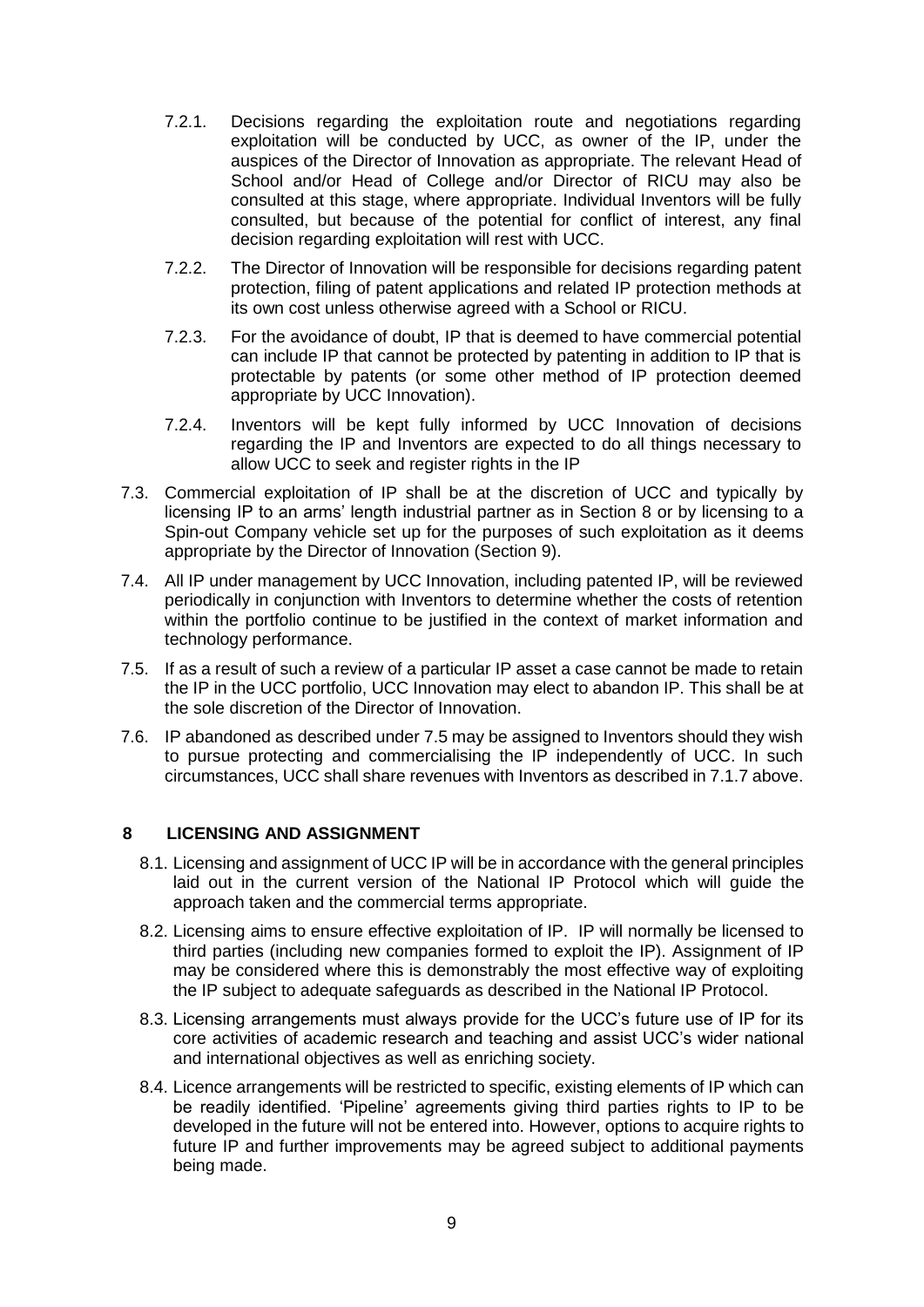- 8.5. In order to ensure maximum exposure of IP to the market place, licences will generally be non-exclusive and relate to specific fields of application and/or geographical territories. Exclusive arrangements may be made where this optimises exploitation of the IP.
- 8.6. Both UCC and its Employees are expected to apply reasonable judgements and to act reasonably in relation to the identification of IP and its exploitation. Where the chosen exploitation route is a licence to an existing company, UCC Innovation will prepare non-confidential disclosures, seek to identify potential licensees, negotiate and draft licences, and receive and distribute Distributable Payments made in accordance with UCC policies.
- 8.7. In circumstances where there is more than one element of IP (either patented or otherwise) that is to be licensed to a third party, UCC Innovation will discuss the respective contributions of the IP that is the subject of the licence agreement, with the relevant Inventors.
- 8.8. It will be the role of UCC Innovation to invoice licensees for payments due under licence arrangements. Such a role may be delegated to other responsible offices of the University at the sole discretion of the Director of Innovation.
- 8.9. Unless agreed otherwise with the Bursar/CFO in exceptional circumstances, the cumulative Distributable Payments received by UCC from licensing of its IP will be distributed via pay roll as follows:

|                                      | Up to and<br>including €150,000 | Over €150,000 |
|--------------------------------------|---------------------------------|---------------|
| Inventor(s)                          | 50%                             | 35%           |
| Inventor's School(s)/<br><b>RICU</b> | 30%                             | 35%           |
| University corporate                 | 20%                             | 30%           |

8.10. Any tax liabilities falling on the Inventors will be their sole responsibility and UCC will not be held accountable

#### **9 SPIN-OUT COMPANY CREATION**

- 9.1. Where the proposed IP exploitation route involves the formation of a new company, the following process will apply.
- 9.2. A brief case will be prepared by the relevant UCC Innovation Case Manager setting out the preferred exploitation route and other options considered, the future role in the company of the Inventors, including how any potential conflicts of interest are to be managed, and an outline business plan.
- 9.3. This case will be considered by the Director of Innovation who will take into consideration the opinions of the appropriate Head of College and/or School, RICU Director and any relevant third parties. If approved, UCC Innovation's Case Manager will be asked to identify a candidate Commercial Champion and determine their suitability for this role by evaluation *inter alia* of their CV and relevant track record, interview, referencing and undertaking a directorship query at Companies Registration Office.
- 9.4. The Director of Innovation will consider the information relating to the candidate Commercial Champion gathered in 9.3 and also interview the candidate Commercial Champion. If the Director of Innovation approves of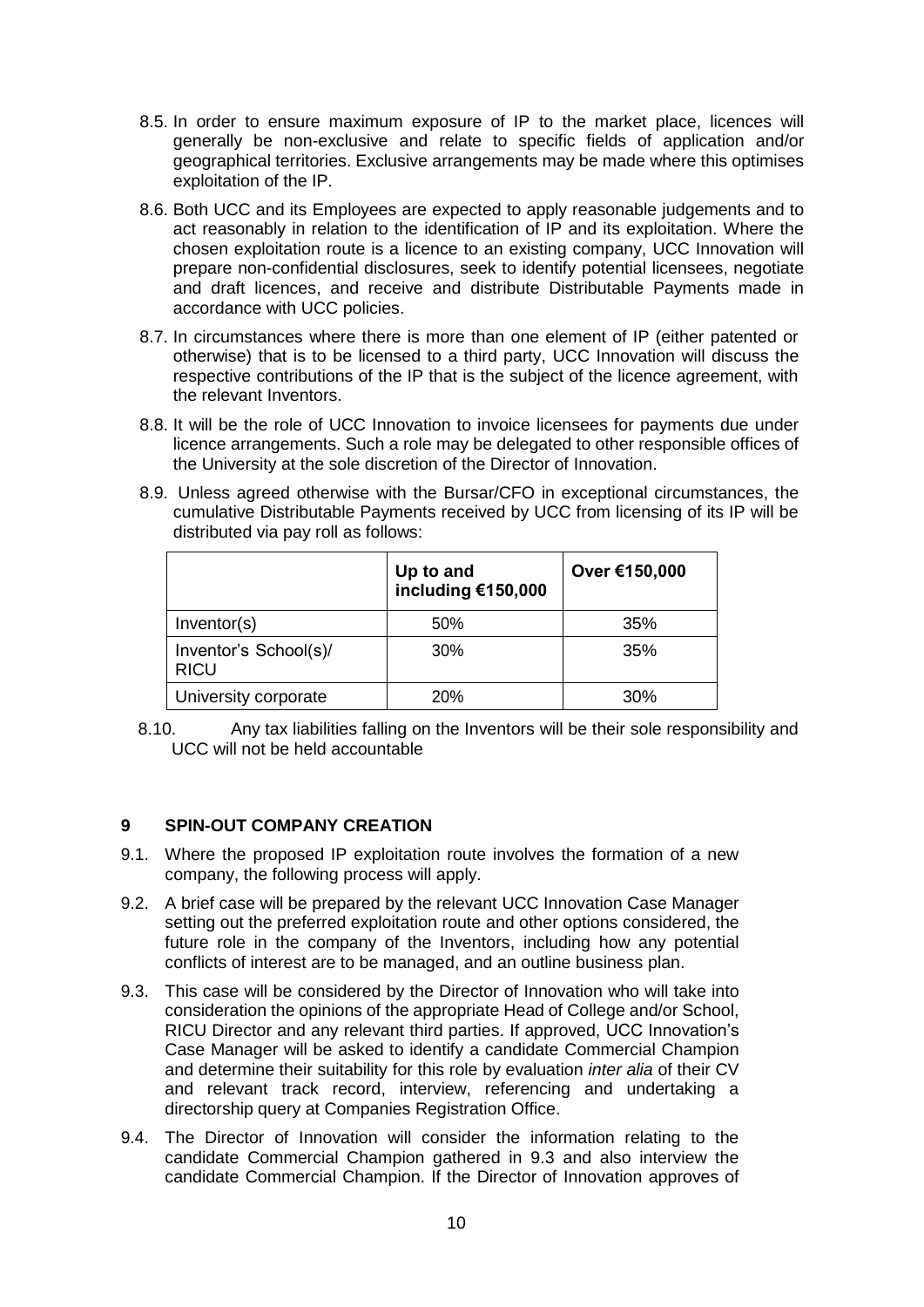the appointment of the Commercial Champion to lead the spin-out, UCC will enter into a Letter of Intent with the Commercial Champion advising of their role in the spin-out company.

- 9.5. The Commercial Champion will work with UCC Innovation's Case Manager to develop a Business Plan for the spin-out company, and negotiate terms for its licence of IP from UCC, a shareholders' agreement and Conflicts of Interest Management Plan. The resulting information shall be evaluated by the Director of Innovation and if deemed suitable s/he shall seek the final approval of the UCC Governing Body Finance Committee to approve the formation of the spin-out company.
- 9.6. The Bursar/CFO and Corporate Secretary shall have signing authority to sign Company Formation Documents where such documents have been approved by the Governing Body Finance Committee.
- 9.7. Should a spin-out company be formed, it will normally be on the basis that any equity holding at the outset belongs to UCC and to the Founder Inventors of the company in proportions to be agreed at the time having regard to the different contributions being provided. Shares allocated to UCC will be in payment (or part-payment) of the IP being licensed to the company and the support provided by UCC to Inventors. UCC will not make any payment to the company for such shares. UCC may, at its discretion, forego its right to founders' shares in order to take a warrant to subscribe for shares in the Spinout Company at a future exit event. Taking shares or a warrant for shares by UCC does not preclude it from also requiring monetary payments (e.g. in the form of royalties) from the company if this is appropriate in the circumstances. Similarly, in certain cases it may be appropriate for the University to receive only monetary payments from the company and not receive any shares. (A full description of the UCC spin-out processes and procedures is provided in Annex B of this IP policy).
- 9.8. UCC staff and/or Students who are Inventors of IP which is licensed to a spinout company, may have the opportunity to hold their own equity stake in this spin-out company (Founder Inventors). UCC cannot negotiate any such stakes for staff or Students and Founder Inventors are required to disclose any such equity stakes to UCC under the UCC Conflict of Interest Policy.
- 9.9. Whenever UCC is in a position to realise any value from its equity holding(s) in a spin-out company, which realisation shall be at the sole discretion of UCC, the University will share the Distributable Payments received from any such realisation, after the deduction of any patent, legal or other costs previously incurred, with Inventor(s) and School(s) in accordance with Cause 8.9.
- 9.10. Should UCC have the opportunity to realise value through the sale of equity in a Spin-out Company, the case to do so will be assessed by the Director of Innovation. Should the sale of such equity be deemed to be in the best interests of UCC, the Director of Innovation will recommend to the Governing Body Finance Committee that UCC sells all or part of its equity in the Spinout Company. No such sales of shares will be made until approval is given by the Governing Body Finance Committee. The Bursar/CFO and Corporate Secretary (nora.geary@ucc.ie) shall have signing authority to sign such related agreements as approved by the Governing Body Finance Committee.
- 9.11. Should UCC receive dividends from its equity holdings in Spin-out Companies they shall be distributed in accordance with Clause 8.9.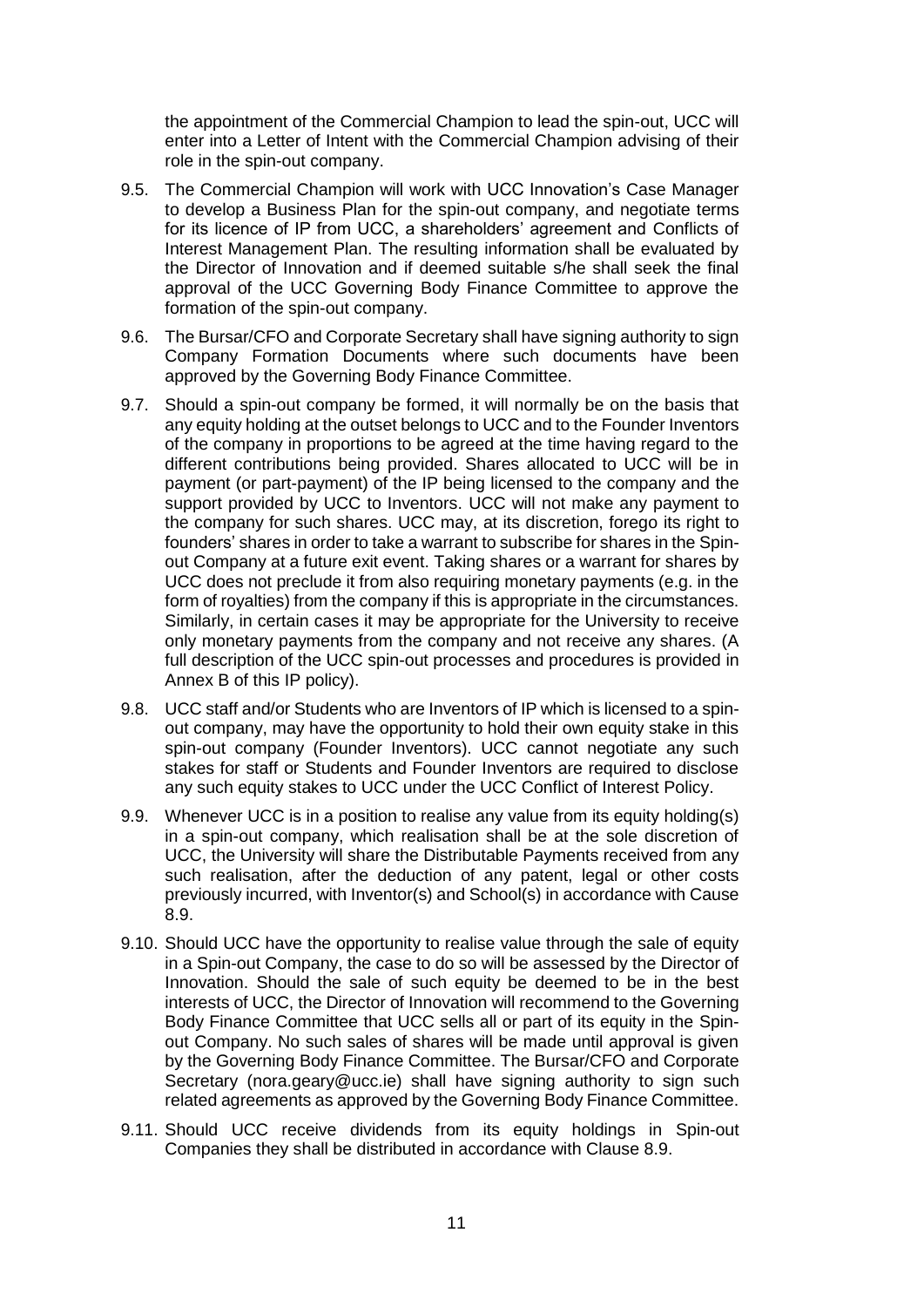9.12. For the avoidance of doubt, Founder Inventors shall not be entitled to share in the proceeds of any equity realisation or dividends received by UCC under Clause 8.9. In cases where all Inventors have elected to become Founder Inventors and none therefore qualify for an Inventors' share of revenue from UCC's equity, the share of these proceeds that would have been apportioned to Inventors will be added to the University corporate share.

## **10. DISPUTES, DECISIONS AND REVIEW**

- 10.1 Ownership
	- 10.1.1 In the event of a dispute between the Inventor and UCC regarding ownership of IP, the matter shall be referred to an independent expert to be agreed between the Inventor and the University.
	- 10.1.2 If agreement on the choice of independent expert is not reached within thirty days, the expert shall be appointed by the Director of Knowledge Transfer Ireland or his/her nominee.
	- 10.1.3 The expert's fee shall be payable by UCC in the first instance. If the decision is that UCC is the owner, the expert's fee shall be deemed to be a cost incurred in protecting and exploiting the IP concerned. If the Inventor is found to be the owner, the fee will be recovered by UCC from any income associated with the IP before income is distributed between the parties.
- 10.2 Exploitation
	- 10.2.1 Final decisions relating to exploitation of the IP, including the terms and conditions of licensing arrangements, rest with the Director of Innovation or his/her nominee. Final decisions relating to company formation rest with the Governing Body Finance Committee as described in section 9.5. Where an Employee does not agree with a decision, they should seek to resolve the difference through the process set out below. It is expected that almost all cases will be capable of being resolved through discussion and informal processes.
- 10.3 Informal Resolution
	- 10.3.1 If an inventor disagrees with the decision he/she should try to resolve the matter with the decision-maker (i.e. the Director of Innovation) or their delegate. The Bursar/CFO and the Corporate Secretary will act as delegates of the Governing Body for such matters. Either party may give consideration to involving others to help this process. For example, the Inventor may seek advice from a colleague with relevant experience or expertise within their School or from another part of UCC and either party may consider seeking external, independent advice, or proposing the use of mediation.
- 10.4 Formal Review
	- 10.4.1 In the exceptional situation where no mutually acceptable resolution can be reached and the Inventor wishes to seek a review, they should raise the issue formally by setting out their complaint in writing and addressing it to their line manager, within two weeks of (a) UCC notifying the Inventor of its decision or (b) a failure to agree. The Inventor's written complaint should include a summary of the issues, specify the outcome they are seeking and set out what action the Inventor has taken to resolve the issue informally.
	- 10.4.2 The manager who has received the complaint will arrange to appoint a reviewer to consider the matter, in consultation with UCC Innovation. The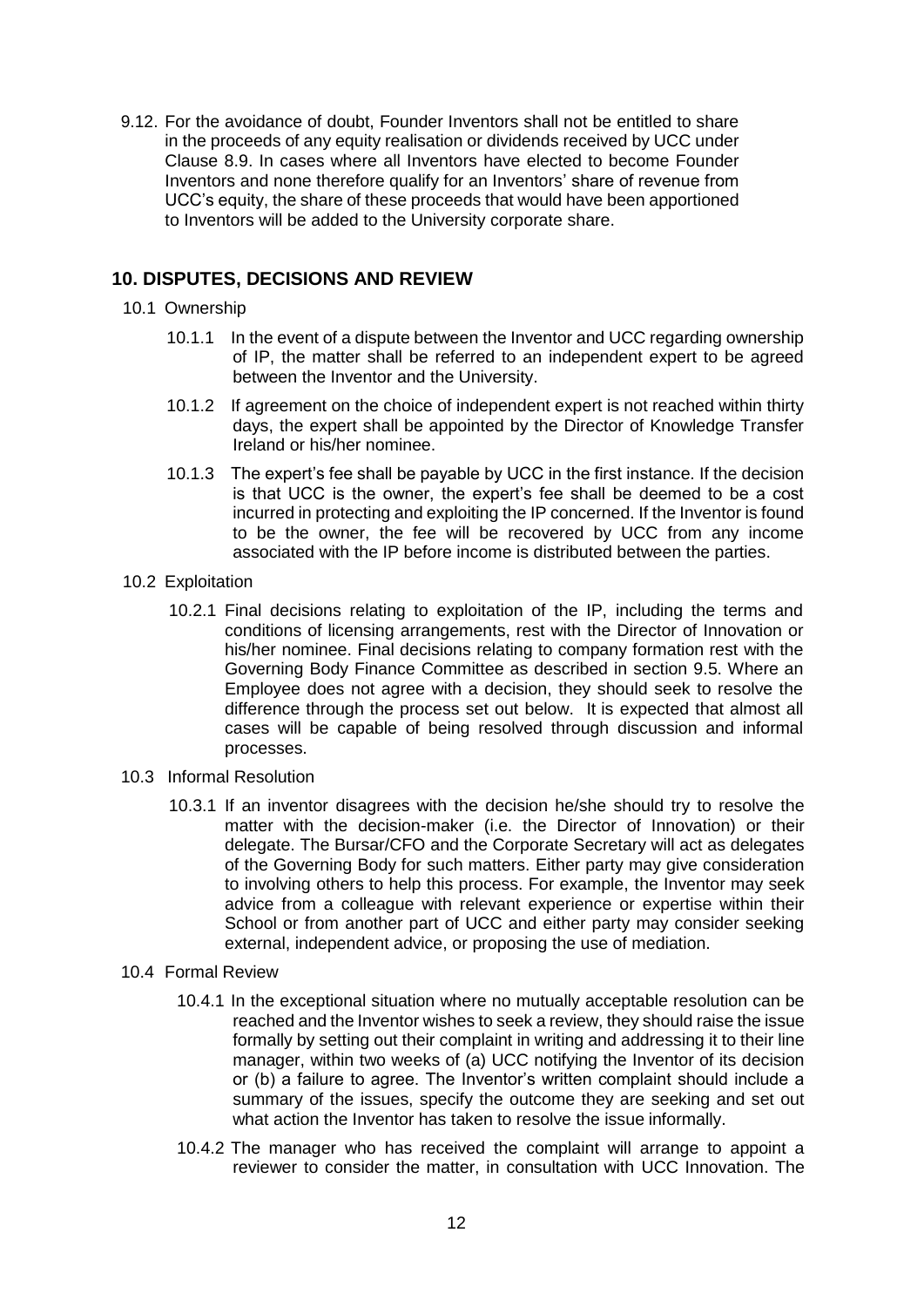reviewer will normally be at least at a level equal to the Inventor's line manager, will have appropriate knowledge/expertise in the exploitation of IP, will have had no prior involvement in the case, and their appointment should not give rise to any potential conflict of interest. The Inventor and the original decision-maker will have the opportunity to challenge the selection of the reviewer where they believe that there is a conflict of interest.

- 10.4.3 The reviewer will write to the original decision-maker, letting them know that a complaint has been submitted enclosing a copy of the written complaint.
- 10.4.4 The reviewer will confirm to the Inventor and the original decision-maker how they intend to carry out the review. As a minimum this will involve meeting with the Inventor, meeting with the decision-maker or their nominee and considering relevant documentation.
- 10.4.5 While the matter is being reviewed, neither party may take action which would jeopardise potential exploitation of the IP.
- 10.4.6 The Inventor has the right to be accompanied to meetings as part of the formal review process, by either a workplace colleague or a trade union representative whose role is to act as their witness and support person at the meeting.
- 10.4.7 The reviewer will summarise their findings and any recommendations in a written report and forward it to the manager who appointed them as soon as possible and normally within four weeks of the complaint. The reviewer will either confirm the original decision or recommend an alternative solution
- 10.4.8 The manager will inform the Inventor and the original decision-maker of the outcome in writing. Where an alternative solution has been recommended, the decision-maker will be asked to confirm to all parties whether or not they are willing to implement that solution, and if not, to give reasons.
- 10.4.9 The Inventor will be notified of their right to appeal against the reviewer's finding and/or the decision-maker's response. If the Inventor is not satisfied, they may appeal in writing through the Appeals process in the University's grievance procedure.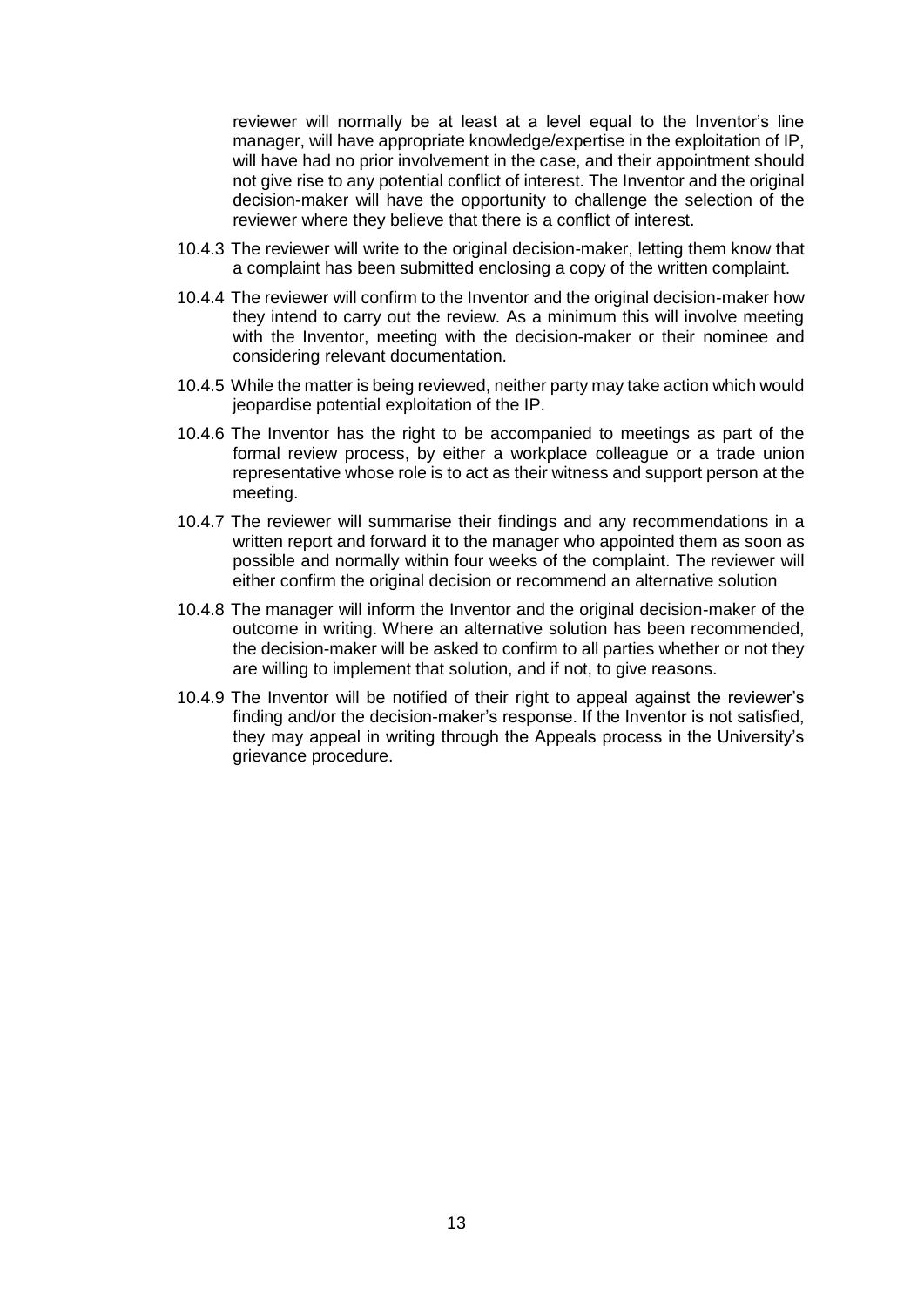# **ANNEX A – INVENTION DISCLOSURE FORM**

UCC's Invention disclosure form can be downloaded at the following web address:-

<https://www.ucc.ie/en/media/support/techtransfer/InventionDisclosure20171124.doc>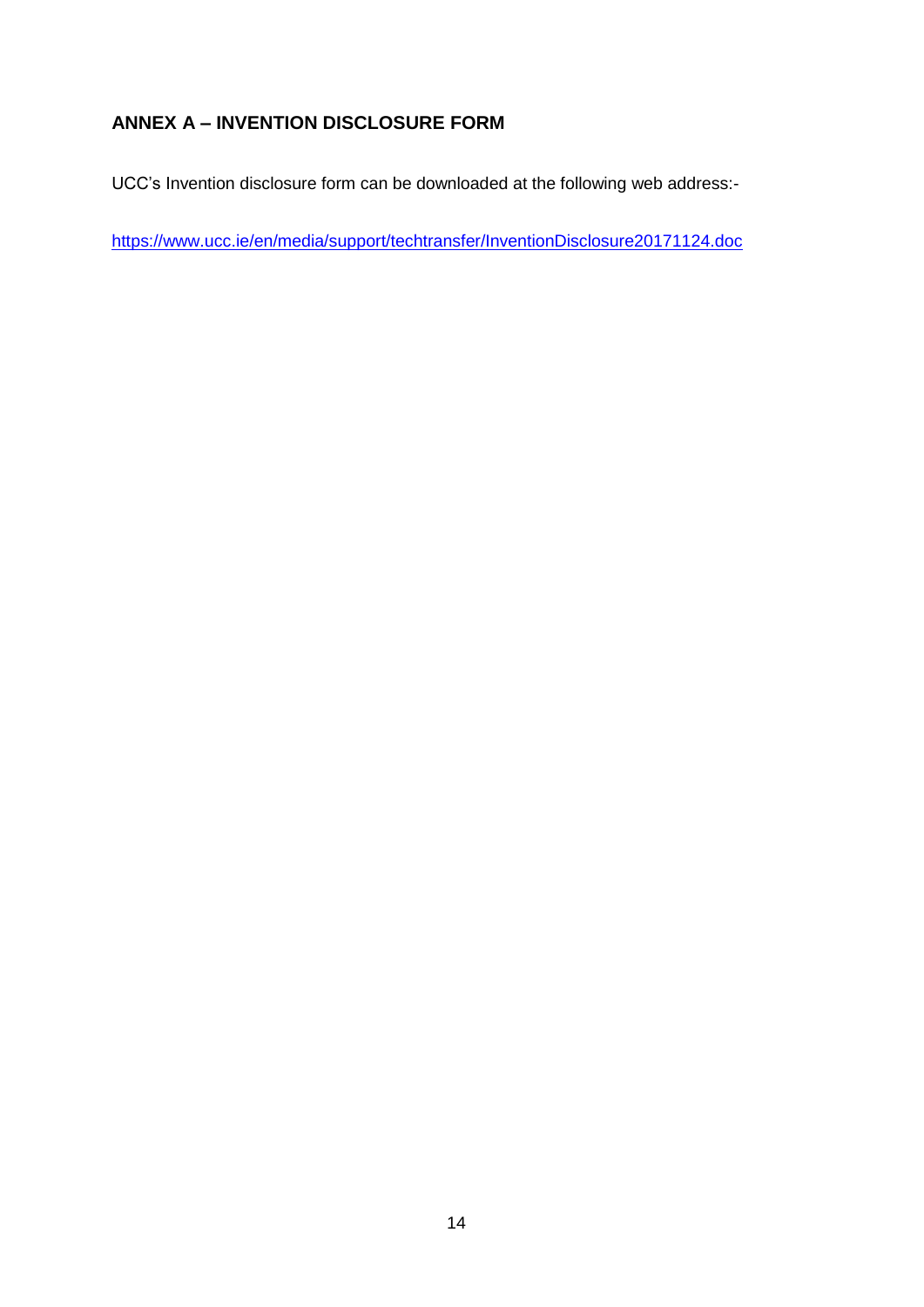# **ANNEX B – PROCESS FOR FORMING UCC SPIN-OUT COMPANIES**

UCC's spin-out process can be viewed at the following web address:-

[https://www.ucc.ie/en/media/support/techtransfer/ProcedureforEstablishmentofUCCspinoutc](https://www.ucc.ie/en/media/support/techtransfer/ProcedureforEstablishmentofUCCspinoutcompaniesv2_1.pdf) [ompaniesv2\\_1.pdf](https://www.ucc.ie/en/media/support/techtransfer/ProcedureforEstablishmentofUCCspinoutcompaniesv2_1.pdf)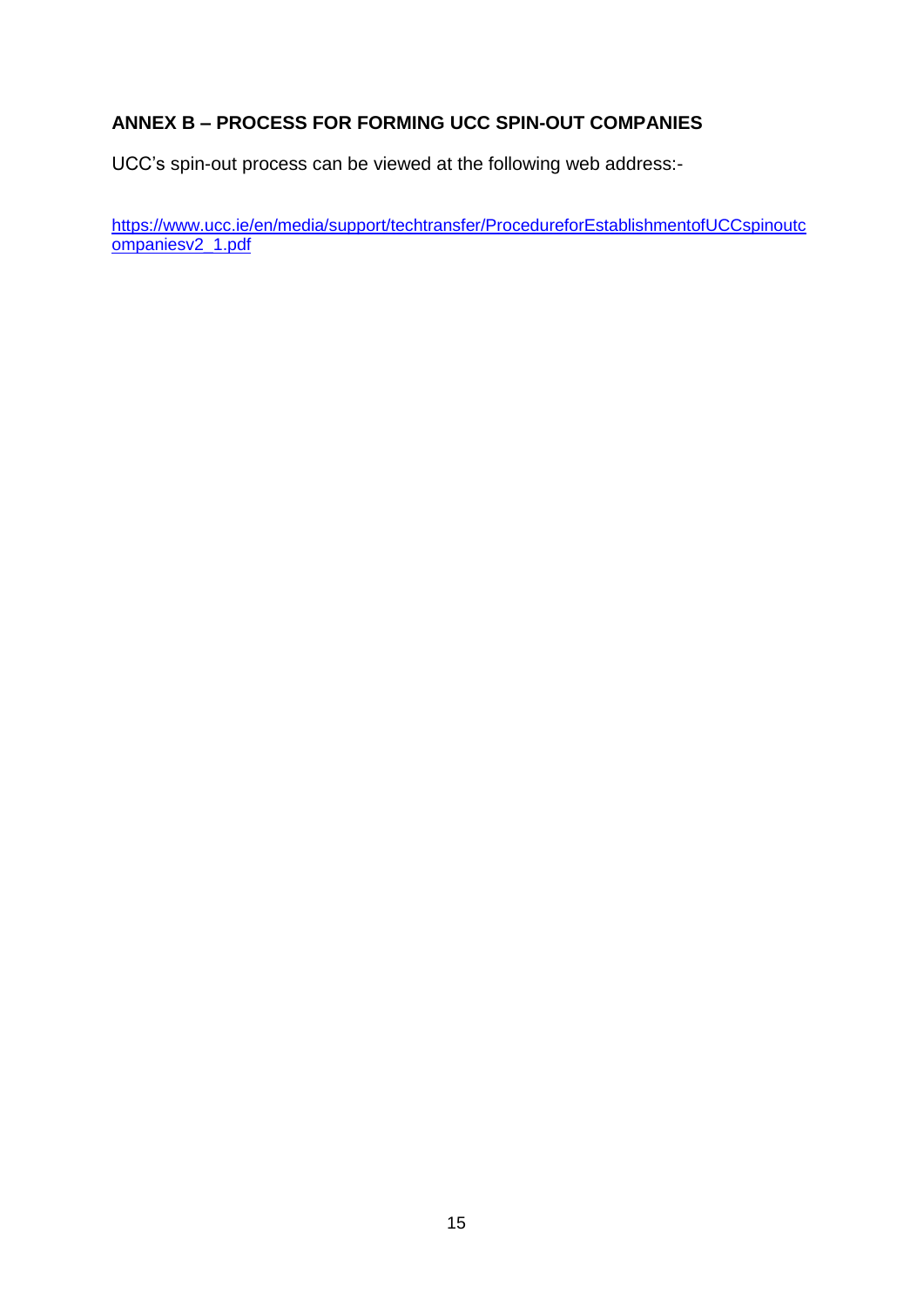# **ANNEX C - IP POLICY FOR STUDENTS**

This policy describes the rights of Students at University College Cork (the University / UCC) and others, in Intellectual Property that is created by Students during their time at UCC.

Students should make sure they check and understand the position on ownership of Intellectual Property at the outset of any project, placement or other arrangement.

## **1. INTRODUCTION**

Intellectual Property is a term used to describe legal rights that can exist in ideas generated and works created by individuals. These rights can have value and may be exploited for commercial and other purposes. It is likely that during the course of their studies or research programmes Students will create work in which Intellectual Property rights arise and this policy will apply.

The most common Intellectual Property rights that might arise include copyright, design rights, patents and trademarks.

# **2. STUDENTS COVERED BY THE POLICY**

This policy applies to all Students registered with the UCC, whether as undergraduates, postgraduates or in some other research capacity. It also applies if a registered Student is employed by UCC or by another organisation.

## **3. THE BASIC PRINCIPLE**

As a Student at UCC, Students are not University Employees and therefore UCC does not automatically own Intellectual Property generated by Students during their degree course.

Students will own the Intellectual Property they create through course work or research whilst registered as Students at UCC. This means they are free to exploit this Intellectual Property as they choose, subject to any wider legal constraints that apply.

There are, however, some important exceptions which are set out below, when UCC does require such ownership. In such situations UCC requires Students to assign (transfer ownership of) their Intellectual Property to UCC and to complete and sign formal documentation to give effect to such an assignment. In exchange, UCC undertakes to treat Students in the same way as a member of staff for the purposes of sharing any revenues arising from the commercial exploitation of that Intellectual Property. This is done by applying UCC's License Revenue Sharing Policy to you as if you were an Employee (Section 8.9 of IP Policy).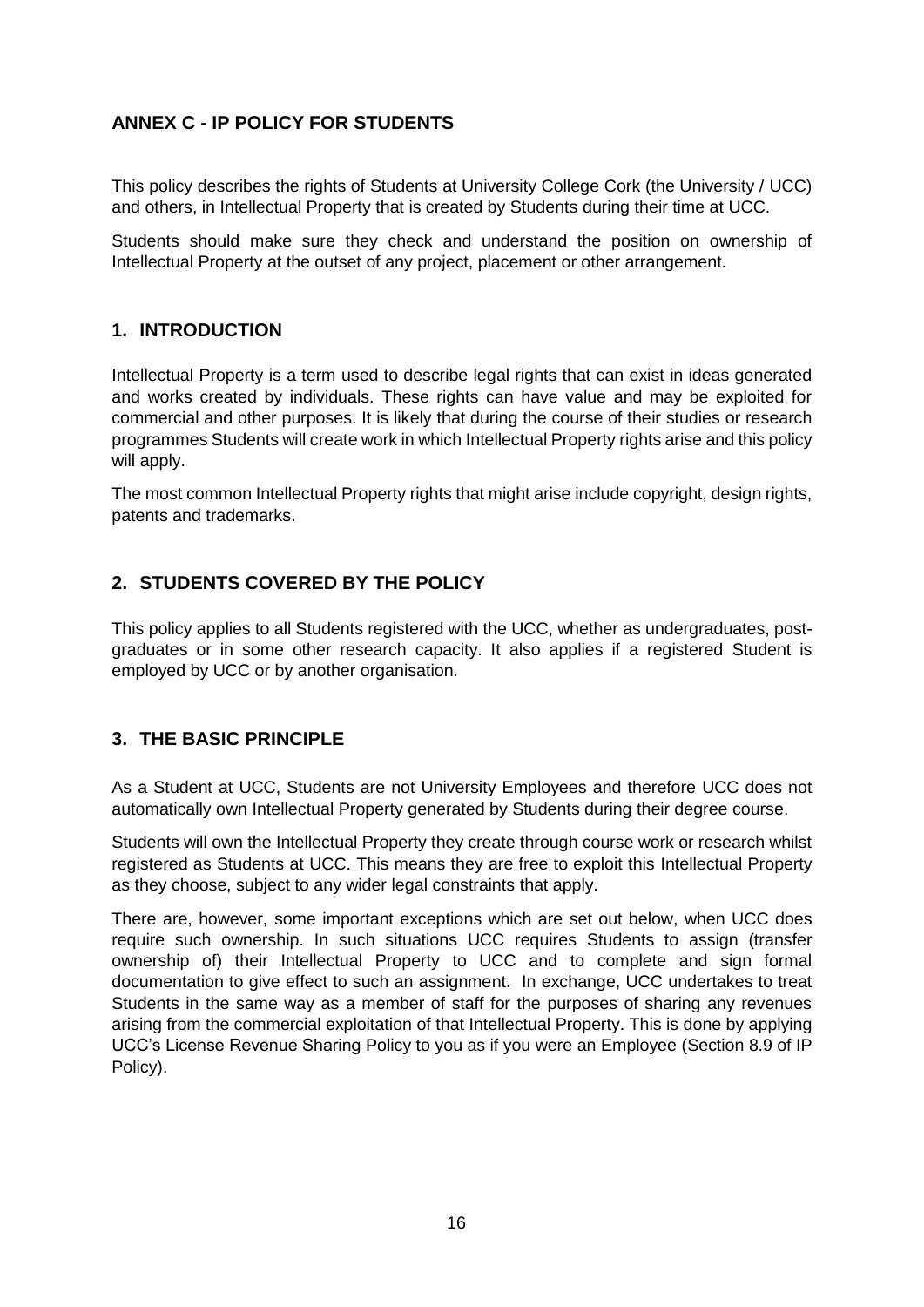# **4. EXCEPTIONS**

## **4.1 Context**

Research projects form a part of many degree programmes at both undergraduate and postgraduate level. Such projects are usually proposed by members of academic staff and will often be connected in some way to that academic's on-going research interests. Students may join a team to investigate one particular aspect of a much larger research programme. This is usually of great benefit to the Student. Rather than starting afresh, they can draw on the considerable expertise, reputation and infrastructure of the research group and thereby get a valuable head start in their research project. There are, however, some important Intellectual Property issues associated with inviting Students to work closely with existing research teams.

## **4.2 Students participating in a research project funded by a third party**

Any organisation funding (or otherwise contributing to, or supporting) a research project (the Funder) might make it a condition of funding that any Intellectual Property rights generated during the project will belong to the Funder or are available for open access and/or exploitation. In such cases Students will be bound by the terms and conditions of any external funding agreement which UCC has entered into as though they were a member of UCC's academic staff. In addition, UCC may require the Student to sign Confirmatory Assignment agreements to formally recognise that such IP rights belong to UCC to allow UCC to transfer such Intellectual Property to the Funder unencumbered.

In other cases, the Funder might formally require the Student to assign the Intellectual Property rights created by the Student to the Funder directly (or to another party) before the research starts, or at some other point during the duration of the research project, or at its conclusion. Where this assignment event occurs, the Student will be bound by the terms imposed by the Funder.

UCC or a Funder may also require the Student to enter into a confidentiality agreement if the research involves the Student having access to confidential information.

## **4.3 Students participating in a research project supported by UCC**

Some courses and research projects require Students to work with or be supervised by academic members of staff or may use substantial resources of UCC (specialist equipment and materials).

- i. The academic member of staff might contribute the ideas or concept underpinning the work that the Student may further develop, or
- ii. Students may join existing research teams during the course of their studies

Any Intellectual Property created or developed by the Student through interactions of this nature will be deemed to be the owned by UCC. UCC will then treat the Student as it does an eligible member of staff. This will entitle the Student to receive a share of any net income that arises through the exploitation of the Intellectual Property. The share of the net income (also more commonly known as 'royalties') is determined by the level of the contribution made by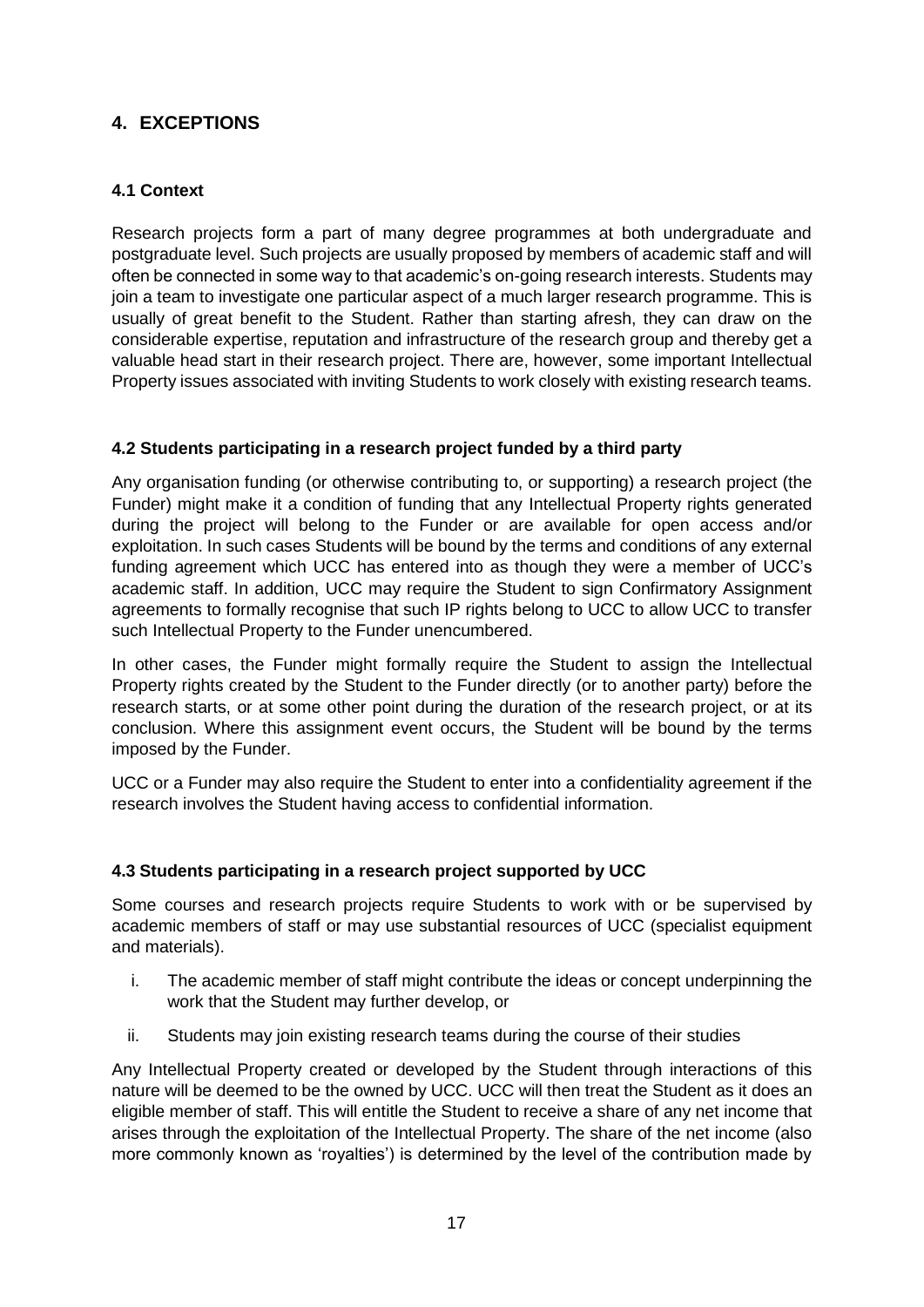the Student. UCC's policy on distribution of net income received from the commercialisation of IP is detailed in the main body of this document at Section 8.9.

#### **4.4 Students on placements**

An organisation that offers a Student placement might make it a condition of the offer that any Intellectual Property rights created by the Student during the placement will belong to the organisation and not to the Student. The Student may be required to assign the rights to the organisation offering the placement or to UCC.

#### **4.5 Students employed by UCC or another organisation**

If a Student is employed or sponsored by UCC or any other organisation(s) at any time during their course or during their participation in a research programme, UCC or the employer(s) or Sponsor(s) might own or claim ownership in the Intellectual Property created by the Student during the course of such employment. As a matter of general law, employers own the Intellectual Property rights created by their Employees. It is also possible that a Sponsor will have a separate agreement with the Student or with UCC under which the Sponsor claims ownership in any Intellectual Property created by the Student.

UCC may require the Student to assign the Intellectual Property rights to UCC, who may also exercise this right to protect the interests of the employer or Sponsor.

UCC may also require the Student to enter into a confidentiality agreement if the course or research involves the Student having access to confidential information.

## **5. RESPECTING THE INTELLECTUAL RIGHTS OF OTHERS**

Students must respect the Intellectual Property rights of others. This means Students must not knowingly claim rights in work created by others, whether academics, Students or third parties, or copy such work without the owner's permission.

#### **6. DISPUTES AND APPEALS**

In the event that there is a dispute between a Student and UCC regarding ownership of IP, then the disputes procedure set out in Section 10 of the main body of the IP Policy shall apply.